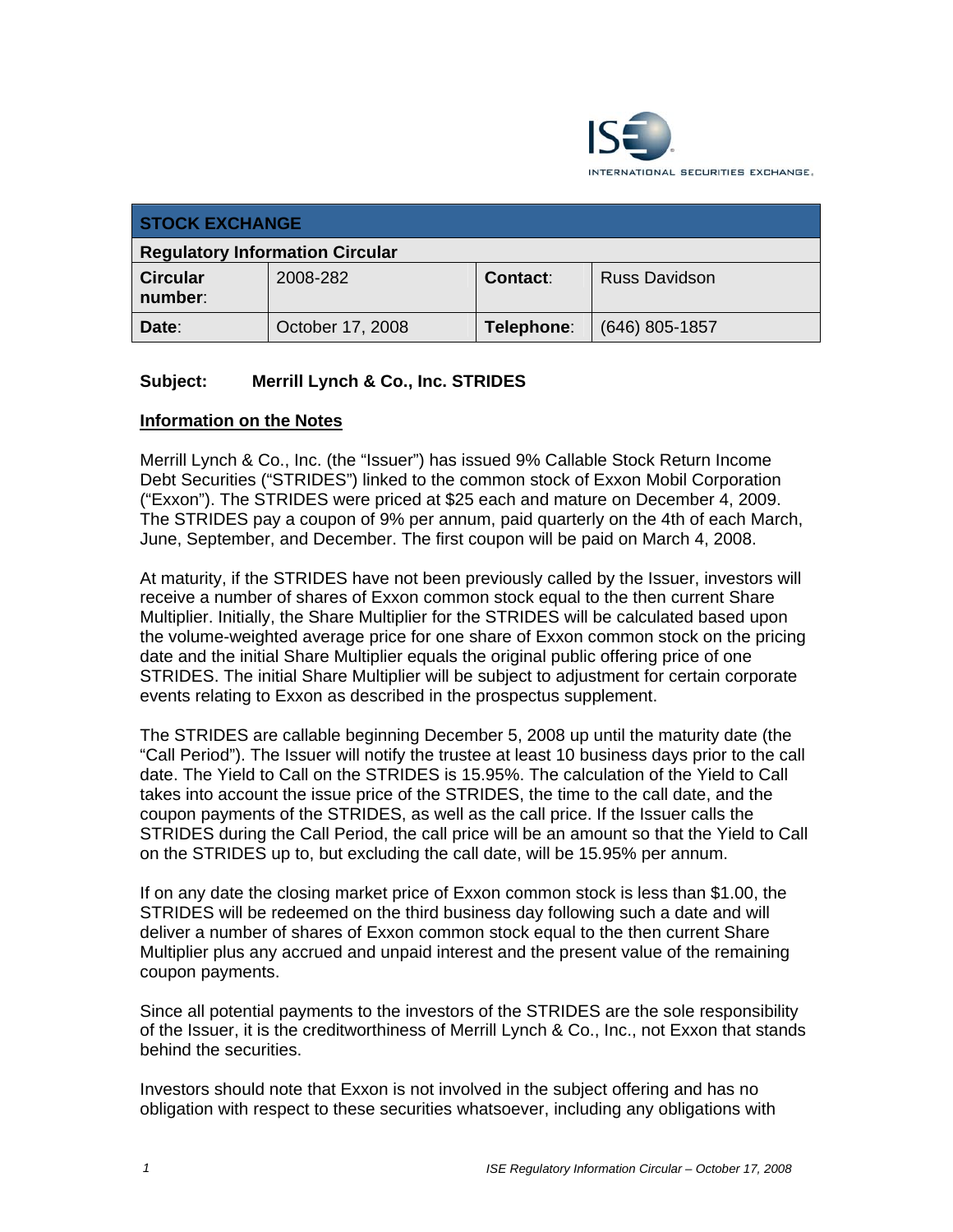respect to the principal amount to be paid at maturity, or to take the needs of the Issuer or holders into consideration.

It is expected that the market value of the STRIDES will depend substantially on the value of Exxon common stock and may be affected by a number of other interrelated factors including, among other things: the general level of interest rates, the volatility of Exxon common stock, the time remaining to maturity, the dividend yield of Exxon common stock, and the credit ratings of the Issuer.

The Trustee for the securities is The Bank of New York.

Trading in the shares on ISE is on a UTP basis and is subject to ISE equity trading rules. The shares will trade from 9:00 a.m. until 4:00 p.m. Eastern Time. Equity Electronic Access Members ("Equity EAMs") trading the shares during the Pre-Market Session are exposed to the risk of the lack of the calculation or dissemination of underlying index value or intraday indicative value ("IIV"). For certain derivative securities products, an updated underlying index value or IIV may not be calculated or publicly disseminated in the Pre-Market hours. Since the underlying index value and IIV are not calculated or widely disseminated during Pre-Market hours, an investor who is unable to calculate implied values for certain derivative securities products during Pre-Market hours may be at a disadvantage to market professionals.

Equity EAMs also should review NASD Notice to Members 03-71 for guidance on trading these products. The Notice reminds members of their obligations to: (1) conduct adequate due diligence to understand the features of the product; (2) perform a reasonable-basis suitability analysis; (3) perform customer-specific suitability analysis in connection with any recommended transactions; (4) provide a balanced disclosure of both the risks and rewards associated with the particular product, especially when selling to retail investors; (5) implement appropriate internal controls; and (6) train registered persons regarding the features, risk and suitability of these products.

**This Regulatory Information Circular is not a statutory Prospectus. Equity EAMs should consult the Trust's Registration Statement, SAI, Prospectus and the Fund's website for relevant information.**